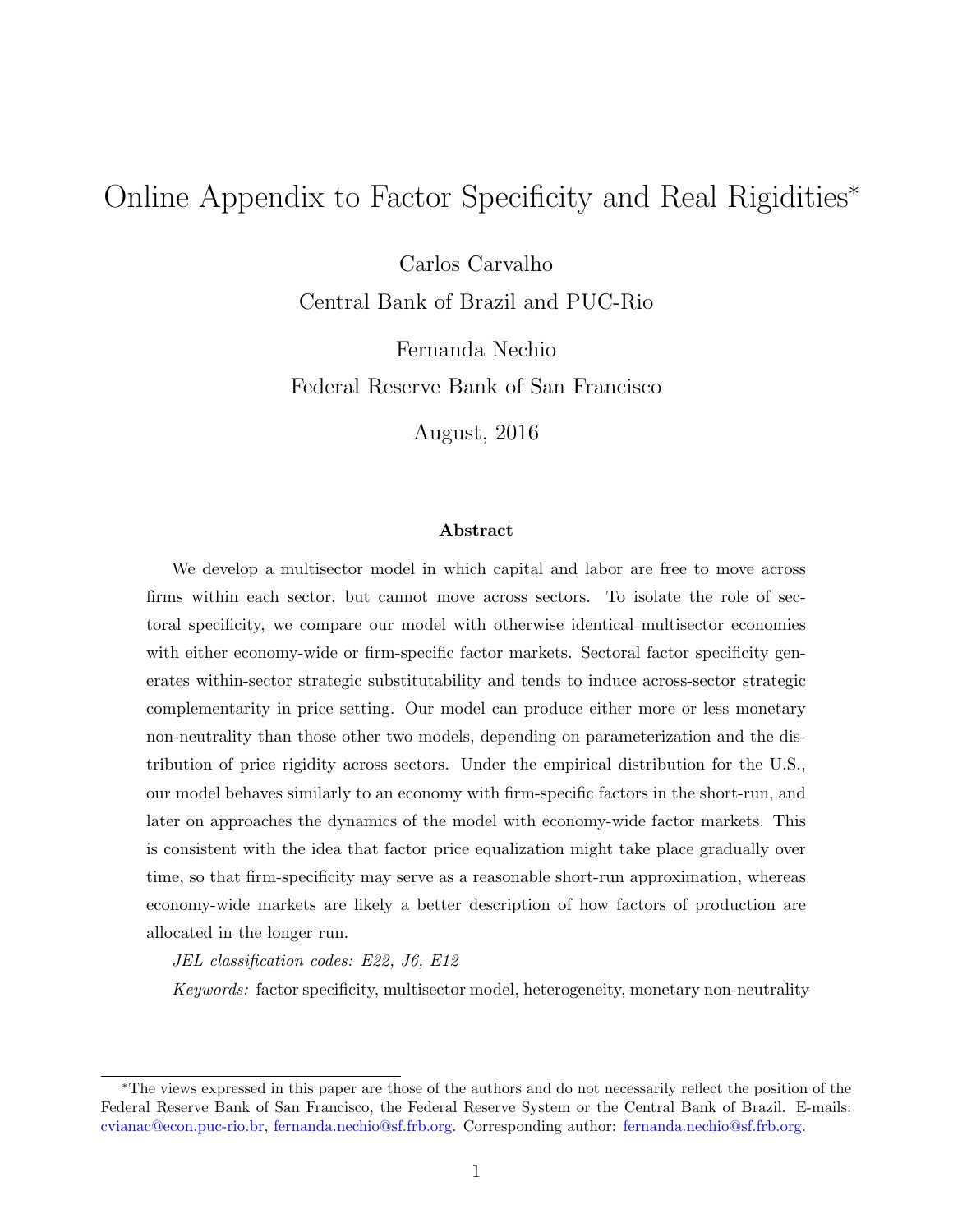## A Online Appendix

### A.1 First-order conditions for model with sectoral factor markets

The first-order conditions for consumption and labor are:

$$
\frac{C_t^{-\sigma}}{C_{t+l}^{-\sigma}} = \frac{\beta^l}{\Theta_{t,l}} \frac{P_t}{P_{t+l}},
$$
  

$$
\frac{W_{s,t}}{P_t} = \omega_s N_{s,t}^{\gamma} C_t^{\sigma}, \ \forall \ s.
$$

Consumers' allocation of sectoral investment  $I_{s,t}$  and capital  $K_{s,t+1}$  yields:

$$
Q_{s,t} = \beta E_t \left\{ \frac{C_{t+1}^{-\sigma}}{C_t^{-\sigma}} \left( \frac{Z_{s,t+1}}{P_{t+1}} + Q_{s,t+1} \left[ (1-\delta) - \Phi' \left( \frac{I_{s,t+1}}{K_{s,t+1}} \right) \left( \frac{I_{s,t+1}}{K_{s,t+1}} \right)^2 \right] \right) \right\},\
$$
  

$$
Q_{s,t} \left( \Phi' \left( \frac{I_{s,t}}{K_{s,t}} \right) \frac{I_{s,t}}{K_{s,t}} + \Phi \left( \frac{I_{s,t}}{K_{s,t}} \right) \right) = 1,
$$

where  $Q_{s,t}$  denotes Tobin's q for sector s.

In all models, the solution must also satisfy a transversality condition:

$$
\lim_{l\to\infty} E_t\left[\Theta_{t,l}B_l\right]=0.
$$

## A.2 First-order conditions for model with firm-specific factors

The first-order conditions for consumption and labor are now:

$$
\frac{C_t^{-\sigma}}{C_{t+l}^{-\sigma}} = \frac{\beta^l}{\Theta_{t,l}} \frac{P_t}{P_{t+l}},
$$
  

$$
\frac{W_{s,j,t}}{P_t} = N_{s,j,t}^{\gamma} C_t^{\sigma}, \ \forall \ s, j.
$$

Consumers' allocation of investment and capital to firm  $j$  in sector  $s$  is such that:

$$
Q_{s,j,t} = \beta E_t \left\{ \frac{C_{t+1}^{-\sigma}}{C_t^{-\sigma}} \left( \frac{Z_{s,j,t+1}}{P_{t+1}} + Q_{s,j,t+1} \left[ (1-\delta) - \Phi' \left( \frac{I_{s,j,t+1}}{K_{s,j,t+1}} \right) \left( \frac{I_{s,j,t+1}}{K_{s,j,t+1}} \right)^2 \right] \right) \right\},
$$
  

$$
Q_{s,j,t} \left( \Phi' \left( \frac{I_{s,j,t}}{K_{s,j,t}} \right) \frac{I_{s,j,t}}{K_{s,j,t}} + \Phi \left( \frac{I_{s,j,t}}{K_{s,j,t}} \right) \right) = 1,
$$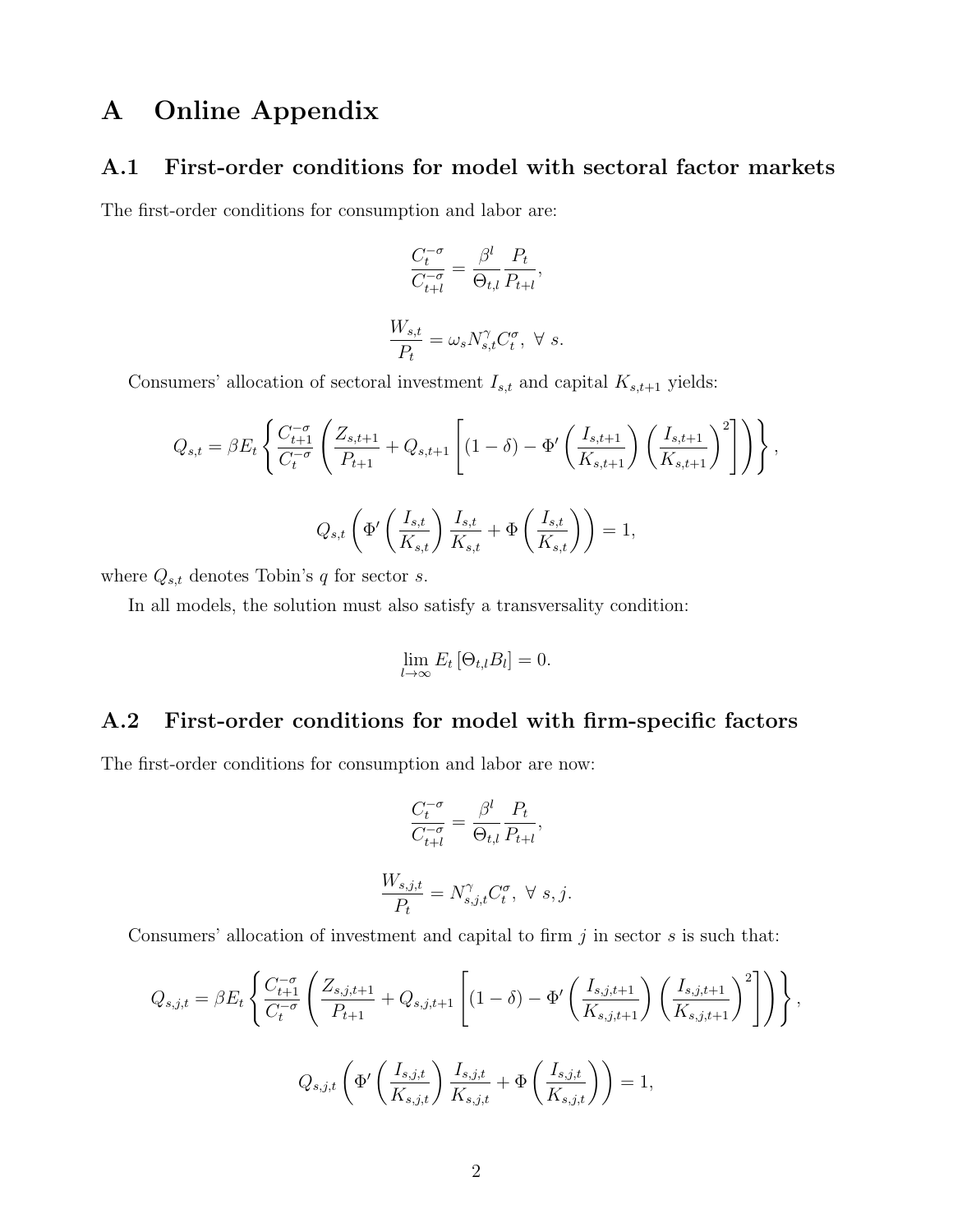where  $Q_{s,j,t}$  denotes Tobin's q of firm j in sector s. Optimal price setting implies:

$$
X_{s,j,t} = \frac{\theta}{\theta - 1} \frac{E_t \sum_{l=0}^{\infty} \Theta_{t,t+l} (1 - \alpha_s)^l \Lambda_{s,t+l} (\chi K_{s,j,t+l}^{1-\chi} N_{s,j,t+l}^{\chi-1})^{-1} W_{s,j,t+l}}{E_t \sum_{l=0}^{\infty} \Theta_{t,t+l} (1 - \alpha_s)^l \Lambda_{s,t+l}},
$$

where:

$$
\Lambda_{s,t} = \left(\frac{1}{P_{s,t}}\right)^{-\theta} \left(\frac{P_{s,t}}{P_t}\right)^{-\eta} Y_t.
$$
\n(A.1)

From cost-minimization, real marginal costs can be expressed as:

$$
MC_{s,j,t} = \frac{1}{\chi^{\chi} (1 - \chi)^{1 - \chi}} \left( \frac{W_{s,j,t}}{P_t} \right)^{\chi} \left( \frac{Z_{s,j,t}}{P_t} \right)^{(1 - \chi)}.
$$
 (A.2)

Note that marginal costs are now firm-specific. This is a direct implication of the assumption of firm-specific capital and labor markets.

# A.3 First-order conditions for model with economy-wide factor markets

The first-order conditions for consumption and labor are:

$$
\frac{C_t^{-\sigma}}{C_{t+l}^{-\sigma}} = \frac{\beta^l}{\Theta_{t,l}} \frac{P_t}{P_{t+l}},
$$
\n
$$
\frac{W_t}{P_t} = N_t^{\gamma} C_t^{\sigma}.
$$
\n(A.3)

Consumers' allocation of investment  $I_t$  and capital  $K_{t+1}$  yields:

$$
Q_t \left( \Phi' \left( \frac{I_t}{K_t} \right) \frac{I_t}{K_t} + \Phi \left( \frac{I_t}{K_t} \right) \right) = 1,
$$
  

$$
Q_t = \beta E_t \left\{ \frac{C_{t+1}^{-\sigma}}{C_t^{-\sigma}} \left( \frac{Z_{t+1}}{P_{t+1}} + Q_{t+1} \left[ (1 - \delta) - \Phi' \left( \frac{I_{t+1}}{K_{t+1}} \right) \left( \frac{I_{t+1}}{K_{t+1}} \right)^2 \right] \right) \right\},
$$

where  $\boldsymbol{Q}_t$  denotes Tobin's  $q.$  Optimal price setting implies:

$$
X_{s,j,t} = \frac{\theta}{\theta - 1} \frac{E_t \sum_{l=0}^{\infty} \Theta_{t,t+l} (1 - \alpha_s)^l \Lambda_{s,t+l} (\chi K_{s,j,t+l}^{1-\chi} N_{s,j,t+l}^{\chi - 1})^{-1} W_{t+l}}{E_t \sum_{l=0}^{\infty} \Theta_{t,t+l} (1 - \alpha_s)^l \Lambda_{s,t+l}},
$$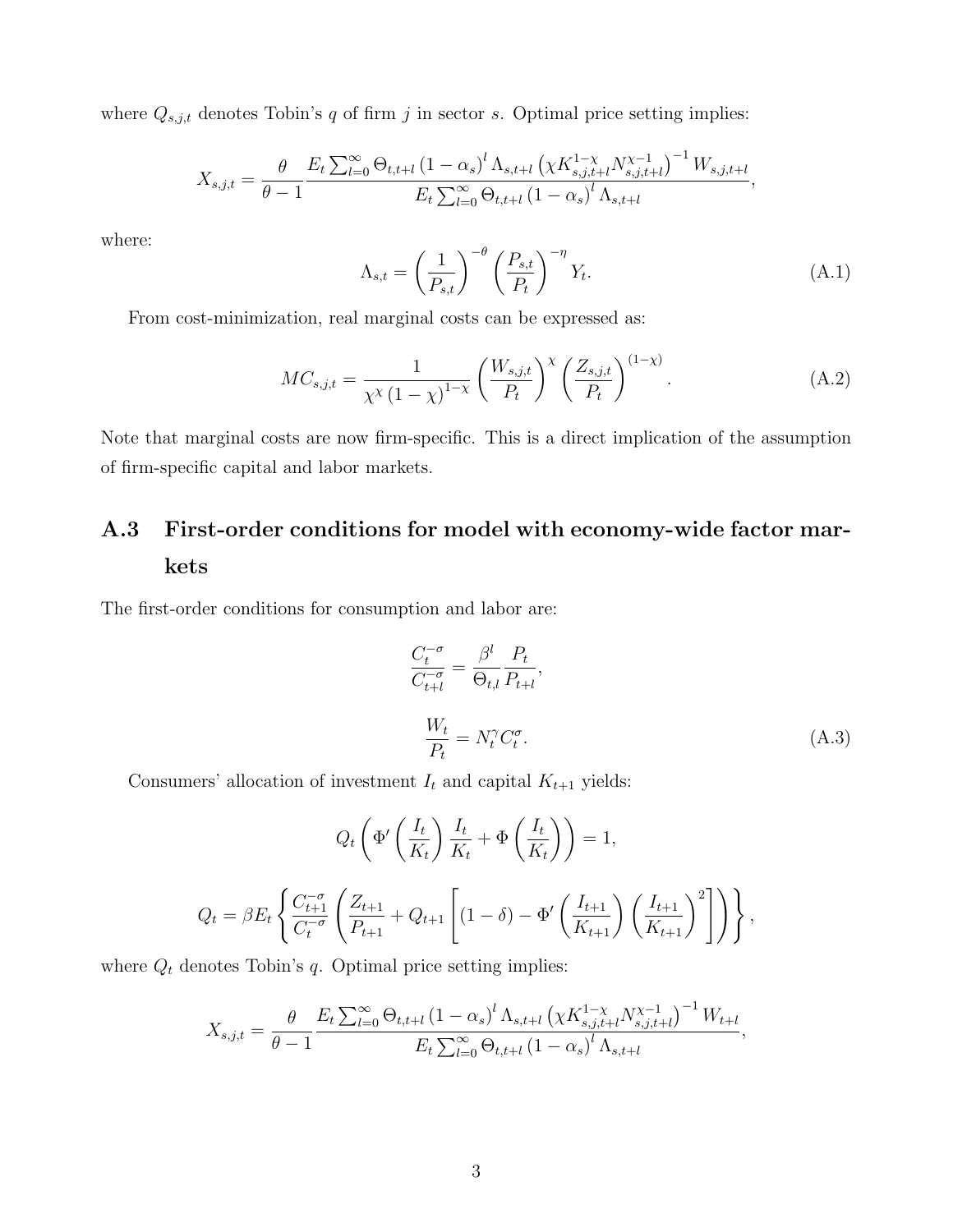where:

$$
\Lambda_{s,t} = \left(\frac{1}{P_{s,t}}\right)^{-\theta} \left(\frac{P_{s,t}}{P_t}\right)^{-\eta} Y_t.
$$
\n(A.4)

From cost-minimization, real marginal costs can be expressed as:

$$
MC_{s,j,t} = MC_t \frac{1}{\chi^{\chi} \left(1 - \chi\right)^{1 - \chi}} \left(\frac{W_t}{P_t}\right)^{\chi} \left(\frac{Z_t}{P_t}\right)^{(1 - \chi)}.\tag{A.5}
$$

Note that marginal costs are equalized across firms and sectors. This is a direct implication of the assumption of economy-wide capital and labor markets.

### A.4 Firm-specific model solution

To solve the model, we follow [Woodford](#page-10-0) [\(2005\)](#page-10-0) and generalize his solution method for a multisector economy.

#### A.4.1 Rewriting the marginal cost equation

The loglinear versions of the marginal cost, consumption/labor decision, and production function equations are given by, respectively: $\cdot$ 

<span id="page-3-1"></span>
$$
mc_{s,j,t} = w_{s,j,t} - p_t - (1 - \chi) k_{s,j,t}^d - (\chi - 1) n_{s,j,t},
$$
\n(A.6)

$$
w_{s,j,t} - p_t = \sigma c_t + \gamma n_{s,j,t}, \qquad (A.7)
$$

$$
y_{s,j,t} = (1 - \chi) k_{s,j,t} + \chi n_{s,j,t}^d.
$$
 (A.8)

Equations  $(A.6)-(A.8)$  $(A.6)-(A.8)$  $(A.6)-(A.8)$  yield:

<span id="page-3-2"></span>
$$
k_{s,j,t} = n_{s,j,t} + (w_{s,j,t} - p_t) - (z_{s,j,t} - p_t).
$$
\n(A.9)

The marginal cost can be rewritten as a function of capital and labor by replacing [\(A.9\)](#page-3-2) into [\(A.8\)](#page-3-1), isolating for  $n_{s,j,t}$ , and replacing for equation [\(A.7\)](#page-3-1) and (A.8) to obtain:

<span id="page-3-3"></span>
$$
mc_{s,j,t} = \sigma c_t + \gamma n_{s,j,t} - (1 - \chi) k_{s,j,t} - (\chi - 1) n_{s,j,t}.
$$
 (A.10)

From the production function [\(A.8\)](#page-3-1):

$$
n_{s,j,t} = \frac{1}{\chi} \left[ y_{s,j,t} - a_t - (1 - \chi) k_{s,j,t} \right].
$$

<span id="page-3-0"></span><sup>1</sup>Lower-case letters denote log deviations from steady state.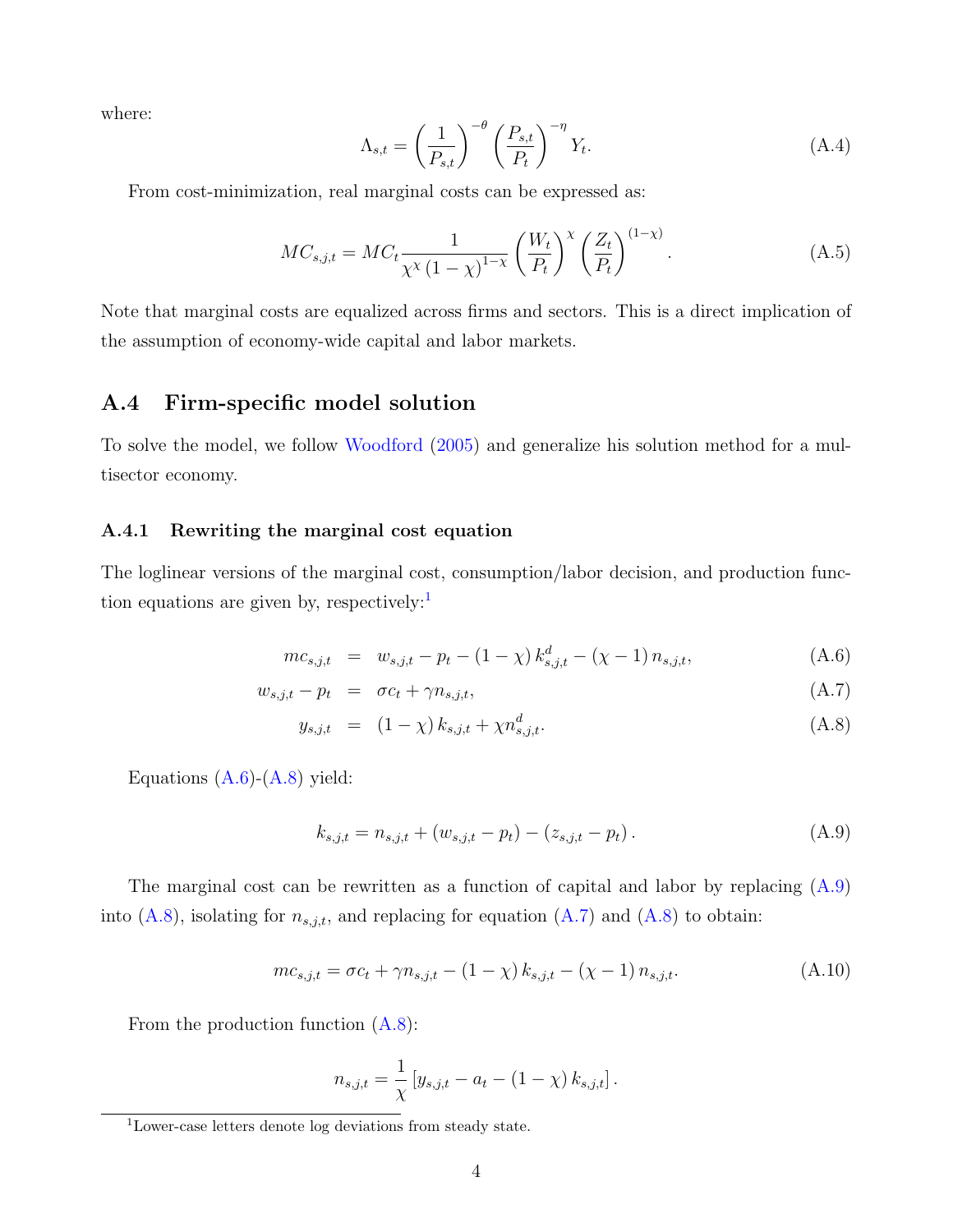Substituting for  $n_{s,j,t}$  in equation  $(A.10)$  and rearranging yields:

<span id="page-4-0"></span>
$$
mc_{s,j,t} = \sigma c_t + \left(\frac{\gamma - (\chi - 1)}{\chi}\right) y_{s,j,t} - \frac{(1 - \chi)(1 + \gamma)}{\chi} k_{s,j,t}.
$$
 (A.11)

Integrating across all firms in sector s:

$$
\sigma c_t = mc_{s,t} - \left(\frac{\gamma - (\chi - 1)}{\chi}\right) y_{s,t} + \frac{(1 - \chi)(1 + \gamma)}{\chi} k_{s,t},\tag{A.12}
$$

which we can replace at equation  $(A.11)$  to obtain:

<span id="page-4-1"></span>
$$
mc_{s,j,t} = mc_{s,t} + \frac{\gamma - (\chi - 1)}{\chi} (y_{s,j,t} - y_{s,t}) - \frac{(1 - \chi)(1 + \gamma)}{\chi} (k_{s,j,t} - k_{s,t}).
$$
 (A.13)

The final firm's problem yields demand for goods produced by firm  $j$  in sector  $s$ :

$$
y_{s,j,t} = y_{s,t} - \theta (p_{s,j,t} - p_{s,t}),
$$

which can be substituted at equation [A.13](#page-4-1) to obtain:

<span id="page-4-2"></span>
$$
mc_{s,j,t} = mc_{s,t} - \theta \frac{\gamma - (\chi - 1)}{\chi} (p_{s,j,t} - p_{s,t}) - \frac{(1 - \chi)(1 + \gamma)}{\chi} (k_{s,j,t} - k_{s,t}).
$$
 (A.14)

#### A.4.2 Capital equation

From the consumers' maximization problem, the capital and investment allocations yield:

$$
\kappa \delta (i_{s,j,t} - k_{s,j,t}) = E_t \left\{ \begin{array}{c} -\sigma (c_{t+1} - c_t) + [1 - (1 - \delta) \beta] (z_{s,j,t+1} - p_{t+1}) \\ + (1 - \delta) \beta \kappa \delta (i_{s,j,t+1} - k_{s,j,t+1}) + \kappa \delta^2 \beta (i_{s,j,t+1} - k_{s,j,t+1}) \end{array} \right\}.
$$
 (A.15)

Using the law of motion for capital stocks and using equations  $(A.7)-(A.8)$  $(A.7)-(A.8)$  $(A.7)-(A.8)$  to replace for  $z_{s,j,t+1}$ , one obtains:

$$
\kappa(k_{s,j,t+1} - k_{s,j,t}) = E_t \left\{ -\sigma (c_{t+1} - c_t) + [1 - (1 - \delta) \beta] \left[ \frac{1 + \gamma}{\chi} \begin{pmatrix} y_{s,j,t+1} \\ -(1 - \chi) k_{s,j,t+1} \end{pmatrix} \right] \right\}.
$$

$$
+ \kappa \beta (k_{s,j,t+2} - k_{s,j,t+1})
$$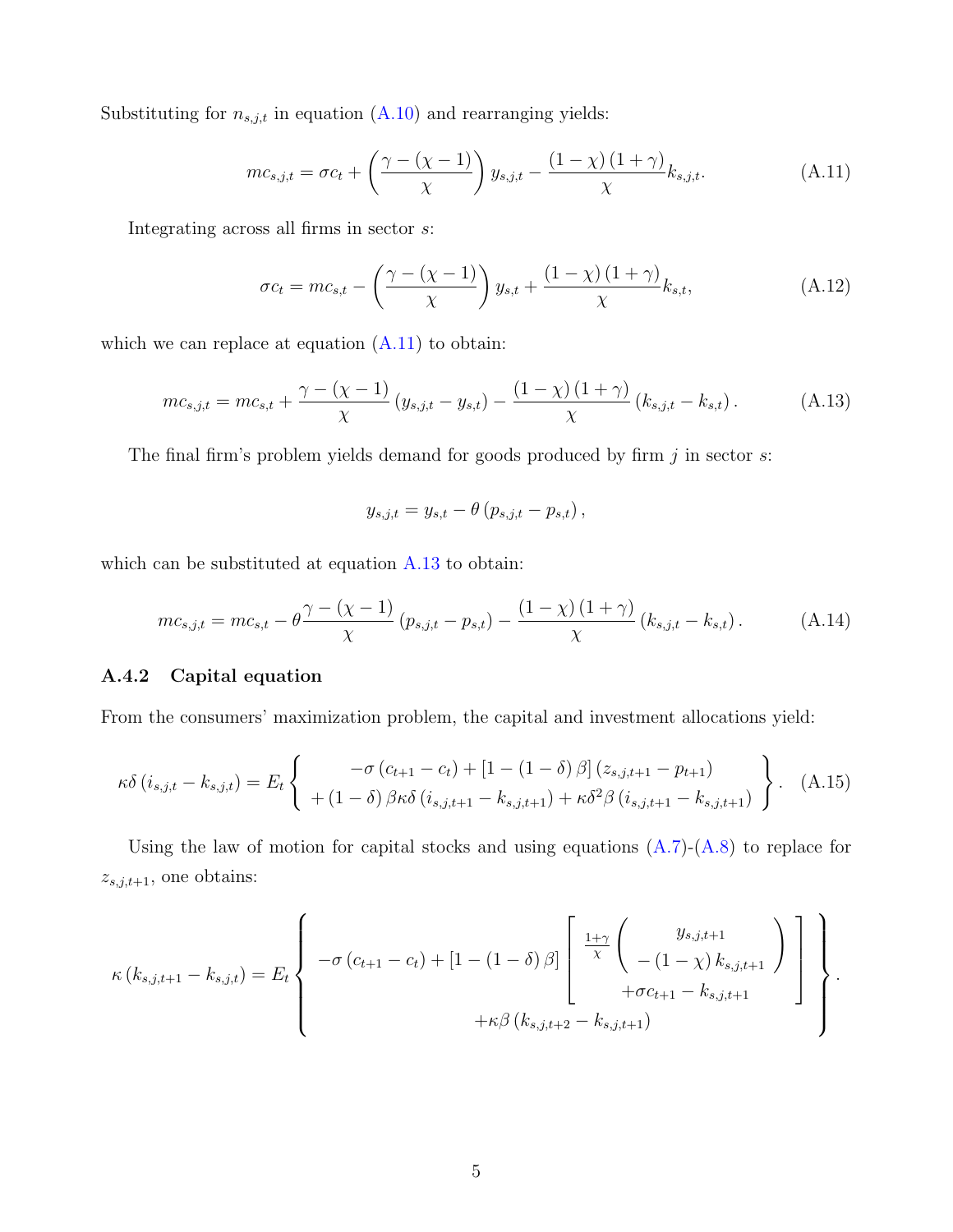Integrating across all firms in sector s yields:

$$
\kappa [k_{s,j,t+1} - k_{s,t+1} - (k_{s,j,t} - k_{s,t})] = E_t \left\{ \begin{array}{c} \left[1 - (1 - \delta) \beta\right] \begin{bmatrix} \frac{1 + \gamma}{\chi} \begin{pmatrix} -\theta (p_{s,j,t+1} - p_{s,t+1}) \\ -(1 - \chi) (k_{s,j,t+1} - k_{s,t+1}) \end{pmatrix} \\ - (k_{s,j,t+1} - k_{s,t+1}) \end{bmatrix} \end{array} \right\},
$$

where we used again the final-firms demand for goods produced by firm  $j$  in sector  $s$ .

Defining

<span id="page-5-0"></span>
$$
\tilde{p}_{s,j,t} = p_{s,j,t} - p_{s,t},\tag{A.16}
$$

<span id="page-5-1"></span>
$$
\tilde{k}_{s,j,t} = k_{s,j,t} - k_{s,t},\tag{A.17}
$$

we can rewrite the previous equation as:

<span id="page-5-2"></span>
$$
\kappa\left[\tilde{k}_{s,j,t+1} - \tilde{k}_{s,j,t}\right] = E_t \left\{ \begin{array}{c} \left[1 - \left(1 - \delta\right)\beta\right] \left[\begin{array}{c} \frac{1+\gamma}{\chi} \left(-\theta \tilde{p}_{s,j,t+1} - \left(1 - \chi\right)\tilde{k}_{s,j,t+1}\right) - \tilde{k}_{s,j,t+1} \right] \\ + \kappa \beta \left[\tilde{k}_{s,j,t+2} - \tilde{k}_{s,j,t+1}\right] \end{array} \right\} \right\}.
$$
\n(A.18)

#### A.4.3 Pricing rule

The intermediate-firm optimization problem yields the optimal price-setting equation:

$$
x_{s,j,t} = (1 - \beta (1 - \alpha_s)) E_t^j \sum_{m=0}^{\infty} \beta^m (1 - \alpha_s)^m (p_{t+m} + mc_{s,j,t+m})
$$

Note that because each firm can have a different capital-accumulation history, expectations may vary from one form to another, and hence,  $E_t$ , the usual expectations at time-t operator, differs from  $E_t^j$  $_t^{\jmath}$  .

Rewriting equation [\(A.14\)](#page-4-2) at  $t + m$ , and using equations [\(A.16\)](#page-5-0) and [\(A.17\)](#page-5-1) yields:

$$
mc_{s,j,t+m} = mc_{s,t+m} - \theta \frac{\gamma - (\chi - 1)}{\chi} \tilde{p}_{s,j,t+m} - \frac{(1 - \chi)(1 + \gamma)}{\chi} \tilde{k}_{s,j,t+m},
$$

which can be replaced in the optimal pricing equation above to obtain:

$$
x_{s,j,t} = (1 - \beta (1 - \alpha_s)) E_t^j \sum_{m=0}^{\infty} \beta^m (1 - \alpha_s)^m \left( P_{t+m} + m c_{s,t+m} - \frac{\beta \gamma - (\chi - 1)}{\chi} (\tilde{x}_{s,j,t} - \Sigma_{i=1}^m E_t \pi_{s,t+i}) - \frac{(1 - \chi)(1 + \gamma)}{\chi} \tilde{k}_{s,j,t+m} \right),
$$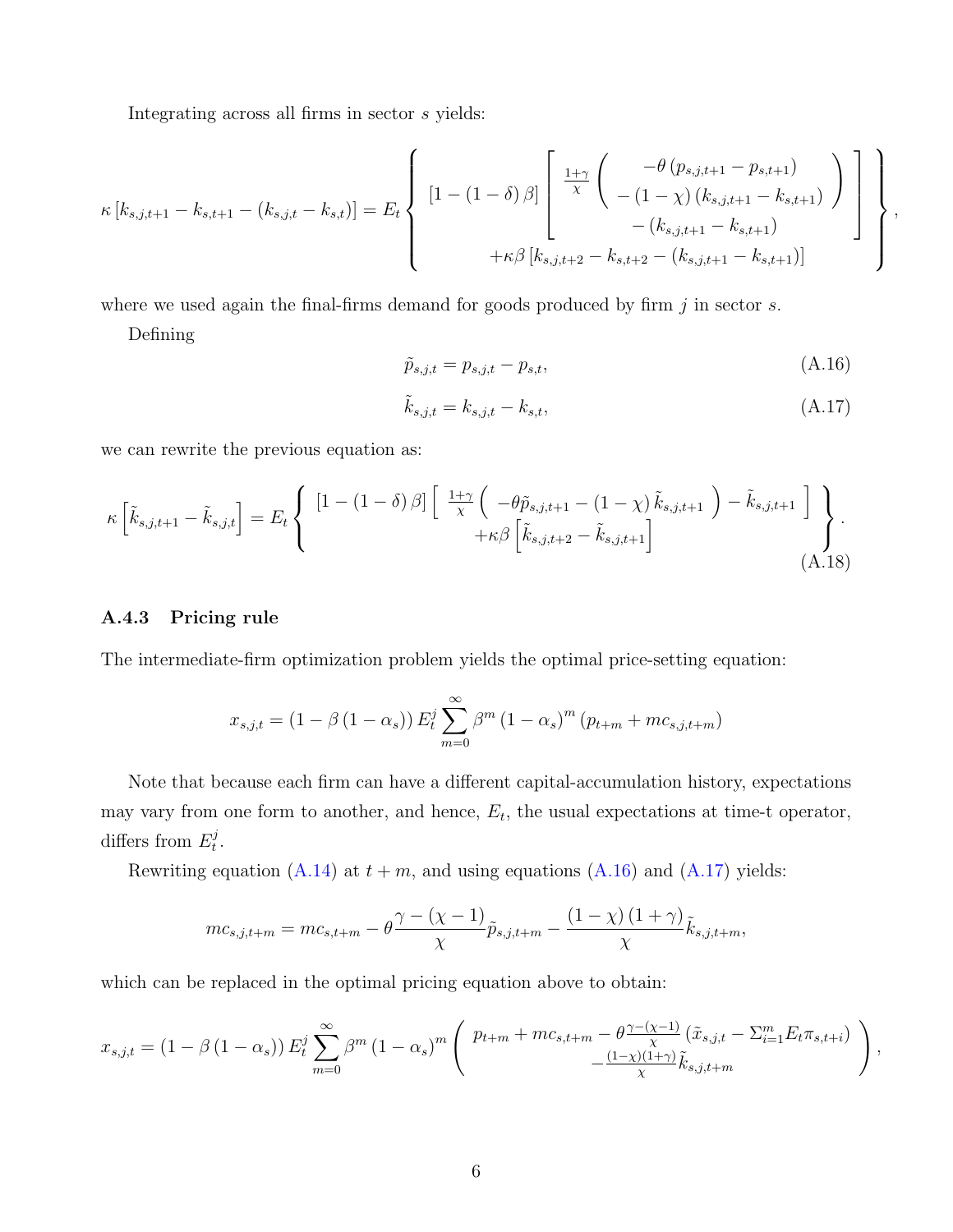where we used the fact that definitions  $(A.16)$  and  $(A.17)$  imply:

$$
E_t^j \tilde{p}_{s,j,t+m} = \tilde{p}_{s,j,t} - \sum_{i=1}^m E_t \pi_{s,t+i}
$$

$$
\tilde{k}_{s,j,t+m} = k_{s,j,t+m} - k_{s,t+m}
$$

Taking  $p_{s,t}$  from both sides of the price equation above, using the fact that  $p_{s,t} = p_{s,t+m}$  $\sum_{i=1}^{m} E_t \pi_{s,t+i}$ , and rewriting yields:

$$
\left(1 + \frac{\theta\left(\gamma - (\chi - 1)\right)}{\chi}\right)\tilde{x}_{s,j,t} = \left(1 - \beta\left(1 - \alpha_s\right)\right)E_t^j\sum_{m=0}^{\infty}\beta^m\left(1 - \alpha_s\right)^m \left(1 + \left[1 + \frac{\theta\gamma - (\chi - 1)}{\chi}\right]\sum_{i=1}^m E_t\pi_{s,t+i}\right) - \frac{\left(1 - \chi\right)\left(1 + \gamma\right)}{\chi}\tilde{k}_{s,j,t+m}.
$$

Note that the only term in the above expression that depends on firm-j expectations is the one associated with capital stocks. Hence, we can rewrite the above expression as:

<span id="page-6-2"></span>
$$
\left(1+\theta\frac{\gamma-(\chi-1)}{\chi}\right)\tilde{x}_{s,j,t} = (1-\beta(1-\alpha_s))E_t\sum_{m=0}^{\infty}\beta^m(1-\alpha_s)^m\left( p_{t+m} + mc_{s,t+m} - p_{s,t+m} \atop + (1+\theta\frac{\gamma-(\chi-1)}{\chi})\sum_{i=1}^m E_t\pi_{s,t+i} \right) -\frac{(1-\chi)(1+\gamma)}{\chi}(1-\beta(1-\alpha_s))E_t^j\sum_{m=0}^{\infty}\beta^m(1-\alpha_s)^m\tilde{k}_{s,j,t+m}.
$$
 (A.19)

#### A.4.4 Guessing a solution

Equation  $(A.18)$  can be rewritten as:

<span id="page-6-1"></span>
$$
E_t \left\{ Q(L) \tilde{k}_{s,j,t+2} \right\} = \Xi_1 E_t \tilde{p}_{s,j,t+1}
$$
\n(A.20)

\n
$$
A = \left[ \beta + [1 - (1 - \delta) \beta] \left[ \frac{\chi + (1 + \gamma)(1 - \chi)}{\kappa \chi} \right] - 1 \right]
$$
\n
$$
\Xi = \left[ 1 - (1 - \delta) \beta \right] \frac{\theta (1 + \gamma)}{\kappa \chi},
$$

and we could factor the  $Q(L)$  so to obtain two real roots (see [Woodford,](#page-10-0) [2005\)](#page-10-0).

Because consumer j's decision problem is locally convex, the first-order condition characterizes a locally unique optimal plan, and at the time of price adjustment, the chosen price must depend only on j's relative capital stock and its own sector's state. Hence, j's pricing decision must take the form:

<span id="page-6-0"></span>
$$
\tilde{x}_{s,j,t} = g_{s,t} - \psi_s \tilde{k}_{s,j,t},\tag{A.21}
$$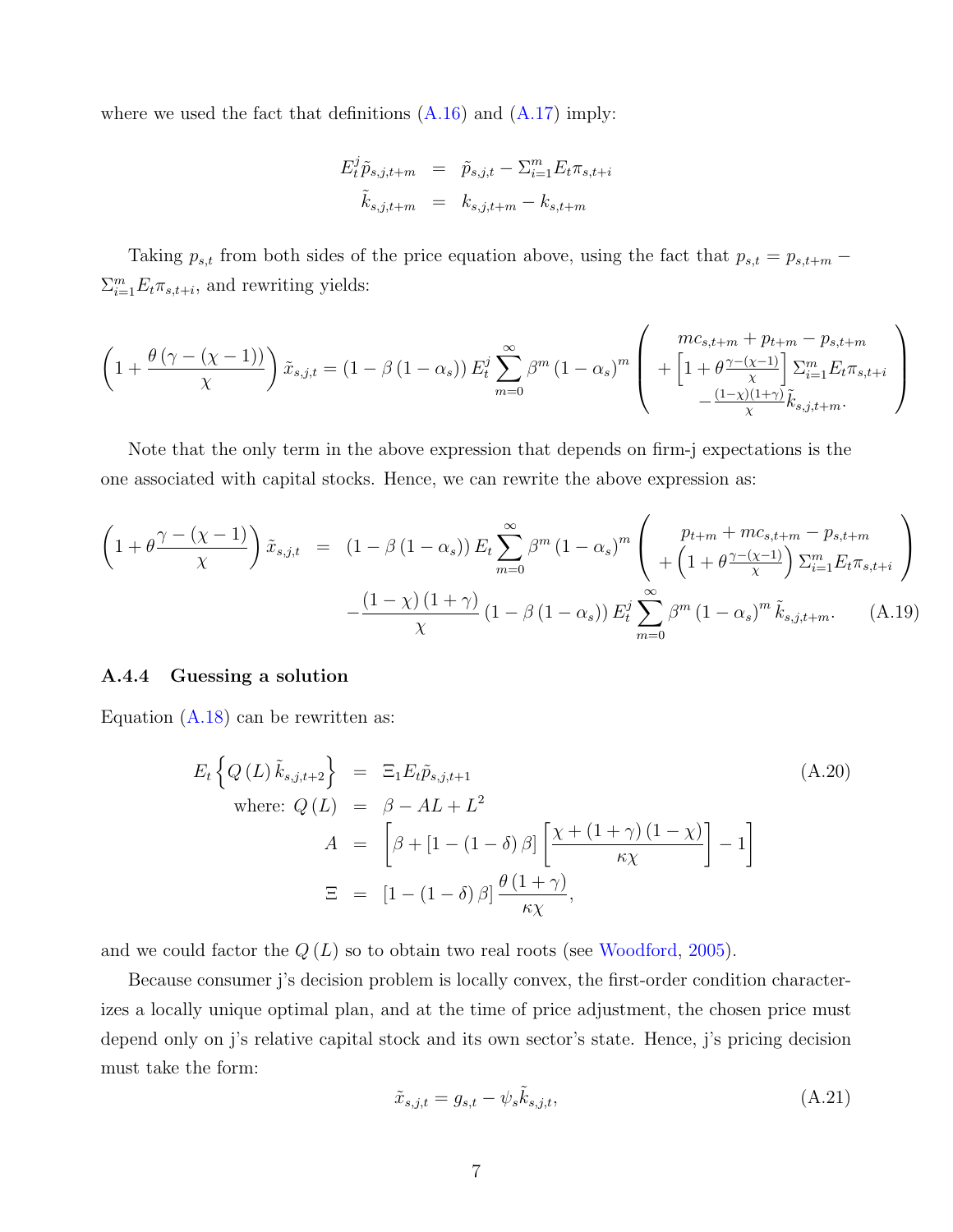where  $g_{s,t}$  depends only on the sectoral state and aggregate variables, and the coefficient  $\psi_s$  is to be determined.

Sectoral prices are such that:

<span id="page-7-1"></span>
$$
\int_{I} (x_{s,i,t} - p_{s,t}) dt - (1 - \alpha_s) \pi_{s,t} = 0.
$$
\n(A.22)

Given that optimizing firms are chosen at random at each time, and that  $\tilde{k}$  is a gap relative to the sectoral capital:

<span id="page-7-0"></span>
$$
\int_{I} \tilde{k}_{s,i,t} di = 0. \tag{A.23}
$$

Hence, replacing  $(A.21)$  and  $(A.23)$  into  $(A.22)$  yields:

$$
g_{s,t} = \frac{1 - \alpha_s}{\alpha_s} \pi_{s,t}.
$$

[Calvo](#page-10-1) price setting implies that:

$$
E_t \tilde{p}_{s,j,t+1} = (1 - \alpha_s) E_t (\tilde{p}_{s,j,t} - \pi_{s,t+1}) + \alpha_s E_t \tilde{x}_{s,j,t+1}.
$$

Using equation  $(A.21)$  and  $g_{s,t}$ , we obtain:

<span id="page-7-2"></span>
$$
E_t \tilde{p}_{s,j,t+1} = (1 - \alpha_s) \tilde{p}_{s,j,t} - \alpha_s \psi_s \tilde{k}_{s,j,t+1}.
$$
\n(A.24)

Extending [Woodford](#page-10-0) [\(2005\)](#page-10-0)'s insight for multisector economies, the optimal quantity of investment in any period must depend only on j's relative capital stock, its relative price, and the economy's aggregate state. Thus,  $\tilde{k}_{s,j,t+1}$  can be represented as a function of  $\tilde{k}_{s,j,t}$ ,  $\tilde{p}_{s,j,t}$ . Hence, a firm j individual expectation  $(E_t^j)$  $t<sub>t</sub>$ ) only involves periods at which the firm is not readjusting. We guess (and verify) that:

<span id="page-7-3"></span>
$$
\tilde{k}_{s,j,t+1} = \kappa_{1,s}\tilde{k}_{s,j,t} - \kappa_{2,s}\tilde{p}_{s,j,t},
$$
\n(A.25)

where the parameters  $\kappa_{1,s}$ ,  $\kappa_{2,s}$ ,  $\psi_s$  and function  $g_{s,t}$  are to be determined.

Using equation  $(A.24)$ , this guess on capital implies that:

$$
E_{t}\tilde{k}_{s,j,t+2} = (\kappa_{1,s} + \kappa_{2,s}\alpha_{s}\psi_{s})\tilde{k}_{s,j,t+1} - \kappa_{2,s}(1-\alpha_{s})\tilde{p}_{s,j,t}.
$$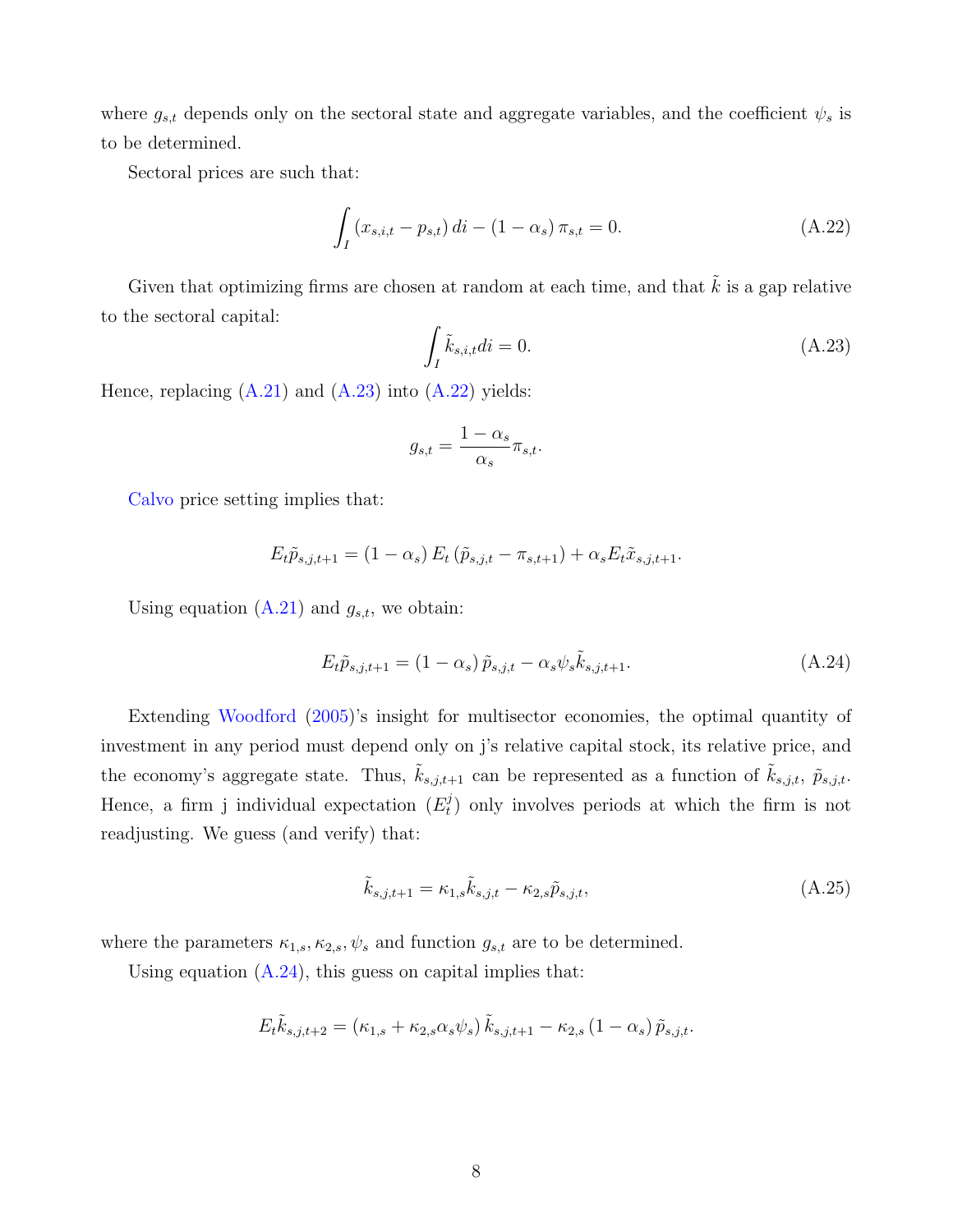Using this last expression and equation  $(A.24)$  to substitute for  $(A.20)$  yields:

$$
\begin{bmatrix}\n\beta (\kappa_{1,s} + \kappa_{2,s} \alpha_s \psi_s) - A \\
+\alpha_s \psi_s \left[1 - (1 - \delta) \beta\right] \frac{\theta(1+\gamma)}{\kappa_X}\n\end{bmatrix} \tilde{k}_{s,j,t+1} = -\tilde{k}_{s,j,t} + \begin{bmatrix}\n\left[1 - (1 - \delta) \beta\right] \frac{\theta(1+\gamma)}{\chi \kappa} (1 - \alpha_s)\n\end{bmatrix} \tilde{p}_{s,j,t}.
$$

Comparing with guess  $(A.25)$ , we have:

<span id="page-8-0"></span>
$$
\begin{bmatrix}\n\beta (\kappa_{1,s} + \kappa_{2,s} \alpha_s \psi_s) - A \\
+\alpha_s \psi_s \left[1 - (1 - \delta) \beta\right] \frac{\theta(1+\gamma)}{\kappa \chi}\n\end{bmatrix} \kappa_{1,s} = -1
$$
\n(A.26)

$$
-\left[\begin{array}{cc}\beta\left(\kappa_{1,s}+\kappa_{2,s}\alpha_{s}\psi_{s}\right)-A\\+\alpha_{s}\psi_{s}\left[1-\left(1-\delta\right)\beta\right]\frac{\theta(1+\gamma)}{\kappa\chi}\end{array}\right]\kappa_{2,s} = \left[\begin{array}{cc}\left[1-\left(1-\delta\right)\beta\right]\frac{\theta(1+\gamma)}{\chi\kappa}\left(1-\alpha_{s}\right)\\+\kappa_{2,s}\left(1-\alpha_{s}\right)\beta\end{array}\right]. (A.27)
$$

Note that the system of dynamic equations  $(A.24)$  and  $(A.25)$  implies:

$$
\begin{bmatrix} E_t \tilde{p}_{s,j,t+1} \\ \tilde{k}_{s,j,t+1} \end{bmatrix} = \begin{bmatrix} (1-\alpha_s) + \alpha_s \psi_s \kappa_{2,s} & -\alpha_s \psi_s \kappa_{1,s} \\ -\kappa_{2,s} & \kappa_{1,s} \end{bmatrix} \begin{bmatrix} E_t \tilde{p}_{s,j,t} \\ \tilde{k}_{s,j,t} \end{bmatrix}.
$$

And we have both eigenvalues of the matrix inside the unit circle if and only if:

$$
\kappa_{1,s} < (1 - \alpha_s)^{-1}
$$
  
\n
$$
\kappa_{1,s} < 1 - \kappa_{2,s} \psi_s
$$
  
\n
$$
\kappa_{1,s} > -1 - \frac{\alpha_s}{2 - \alpha_s} \kappa_{2,s} \psi_s.
$$

#### A.4.5 Optimal pricing rule

The optimal pricing equation [\(A.19\)](#page-6-2) includes the term  $E_t^j$  $t \sum_{m=0}^{\infty} \beta^m (1 - \alpha_s)^m \tilde{k}_{s,j,t+m}$ , which varies according to each firm's capital accumulation history.

Using our solution guesses  $(A.21)$  and  $(A.25)$ , we can rewrite this term as:

$$
E_{t}^{j} \sum_{m=0}^{\infty} \beta^{m} (1 - \alpha_{s})^{m} \tilde{k}_{s,j,t+m} = (1 - (1 - \alpha_{s}) \beta \kappa_{1,s})^{-1} \tilde{k}_{s,j,t}
$$
  

$$
- \kappa_{2,s} \frac{\beta (1 - \alpha_{s})}{(1 - \beta (1 - \alpha_{s})) (1 - \beta (1 - \alpha_{s}) \kappa_{1,s})} \tilde{p}_{s,j,t}
$$
  

$$
+ \kappa_{2,s} \frac{(1 - \alpha_{s}) \beta}{(1 - \beta (1 - \alpha_{s})) (1 - \beta (1 - \alpha_{s}) \kappa_{1,s})} \sum_{k=1}^{\infty} \beta^{k} (1 - \alpha_{s})^{k} E_{t} \pi_{s,t+k}.
$$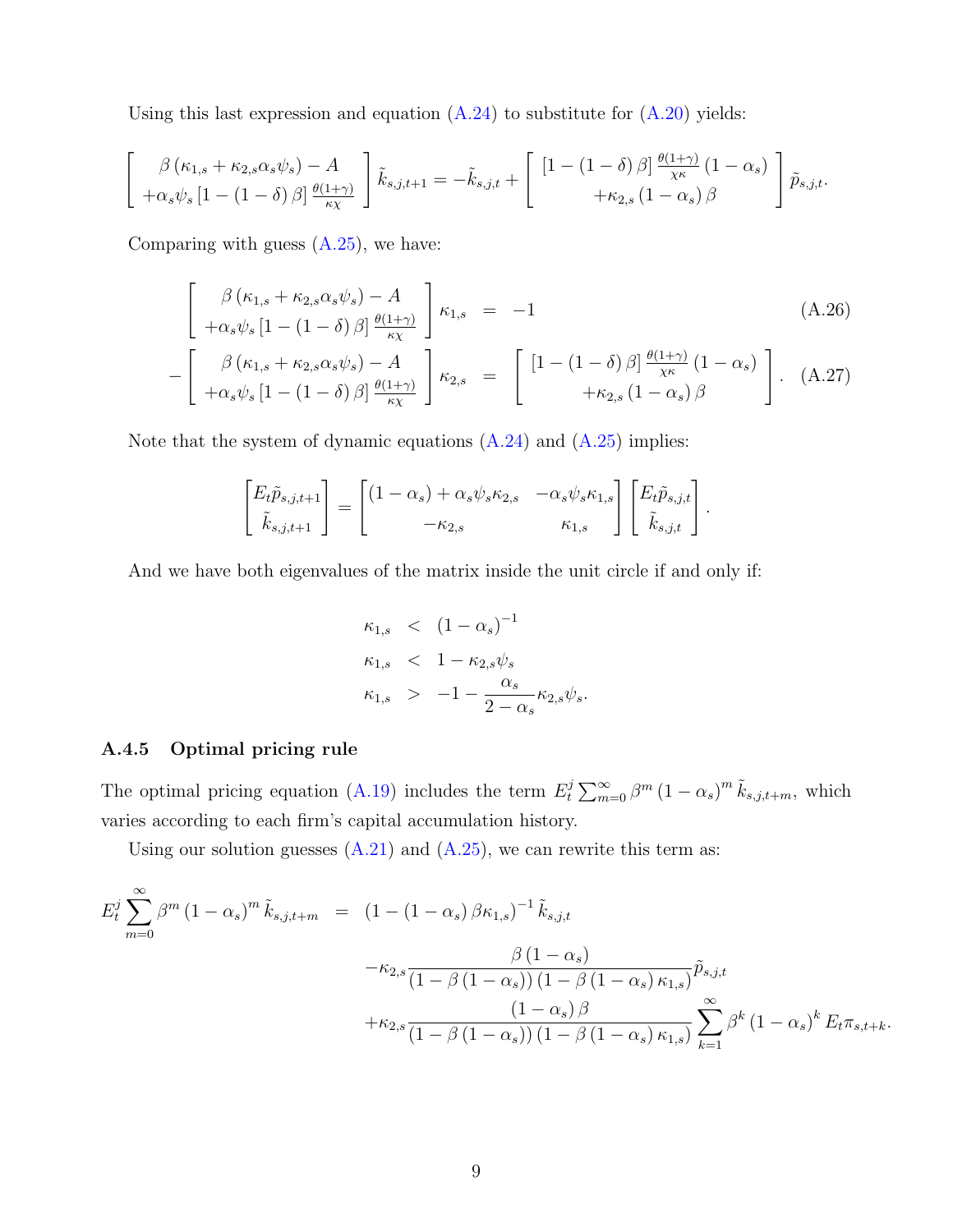where we also used the fact that for any firm that doesn't readjust between times t and  $t + m$ .

$$
\tilde{p}_{s,j,t+m} = \tilde{x}_{s,j,t} - \pi_{s,t+m} - \ldots - \pi_{s,t+1}.
$$

Hence, the optimal pricing equation [\(A.19\)](#page-6-2) implies:

$$
\phi_s \tilde{x}_{s,j,t} = (1 - \beta (1 - \alpha_s)) E_t \sum_{m=0}^{\infty} \beta^m (1 - \alpha_s)^m (p_{t+m} + mc_{s,t+m} - p_{s,t+m}) \n+ \left( 1 + \theta \frac{\gamma - (\chi - 1)}{\chi} - \frac{\kappa_{2,s} (1 - \chi) (1 + \gamma) \beta (1 - \alpha_s)}{\chi (1 - \beta (1 - \alpha_s) \kappa_{1,s})} \right) \sum_{k=1}^{\infty} \beta^k (1 - \alpha_s)^k E_t \pi_{s,t+k} \n- \frac{(1 - \chi) (1 + \gamma)}{\chi} \frac{(1 - \beta (1 - \alpha_s))}{(1 - (1 - \alpha_s) \beta \kappa_{1,s})} \tilde{k}_{s,j,t},
$$

where:

$$
\phi_s = \left(1 + \theta \frac{\gamma - (\chi - 1)}{\chi} - \frac{\kappa_{2,s} (1 - \chi) (1 + \gamma) \beta (1 - \alpha_s)}{\chi (1 - \beta (1 - \alpha_s) \kappa_{1,s})}\right).
$$

The term  $\phi_s$  is (an important component) of the coefficients of the firm-specific Phillips curve.

Recall that our guesses  $(A.21)$  and  $(A.25)$  take the form:

$$
\tilde{x}_{s,j,t} = g_{s,t} - \psi_s \tilde{k}_{s,j,t}
$$

$$
\tilde{k}_{s,j,t+1} = \kappa_{1,s} \tilde{k}_{s,j,t} - \kappa_{2,s} \tilde{p}_{s,j,t}.
$$

Hence, the solution for the pricing equation above implies that:

$$
\phi_s g_{s,t} = (1 - \beta (1 - \alpha_s)) E_t \sum_{m=0}^{\infty} \beta^m (1 - \alpha_s)^m (p_{t+m} + mc_{s,t+m} - p_{s,t+m})
$$

$$
+ \phi_s \sum_{k=1}^{\infty} \beta^k (1 - \alpha_s)^k E_t \pi_{s,t+k},
$$

where  $\psi_s$  satisfies:

<span id="page-9-0"></span>
$$
\phi_s \psi_s = \frac{\left(1 - \chi\right)\left(1 + \gamma\right)}{\chi} \frac{\left(1 - \beta\left(1 - \alpha_s\right)\right)}{\left(1 - \left(1 - \alpha_s\right)\beta \kappa_{1,s}\right)}.\tag{A.28}
$$

Note that this last equation can be solved for  $\psi_s$  as a function of  $\kappa_{1,s}$  and  $\kappa_{2,s}$ .

Equation  $(A.28)$  along with equations  $(A.26)$  and  $(A.27)$  form a system of 3 equations and